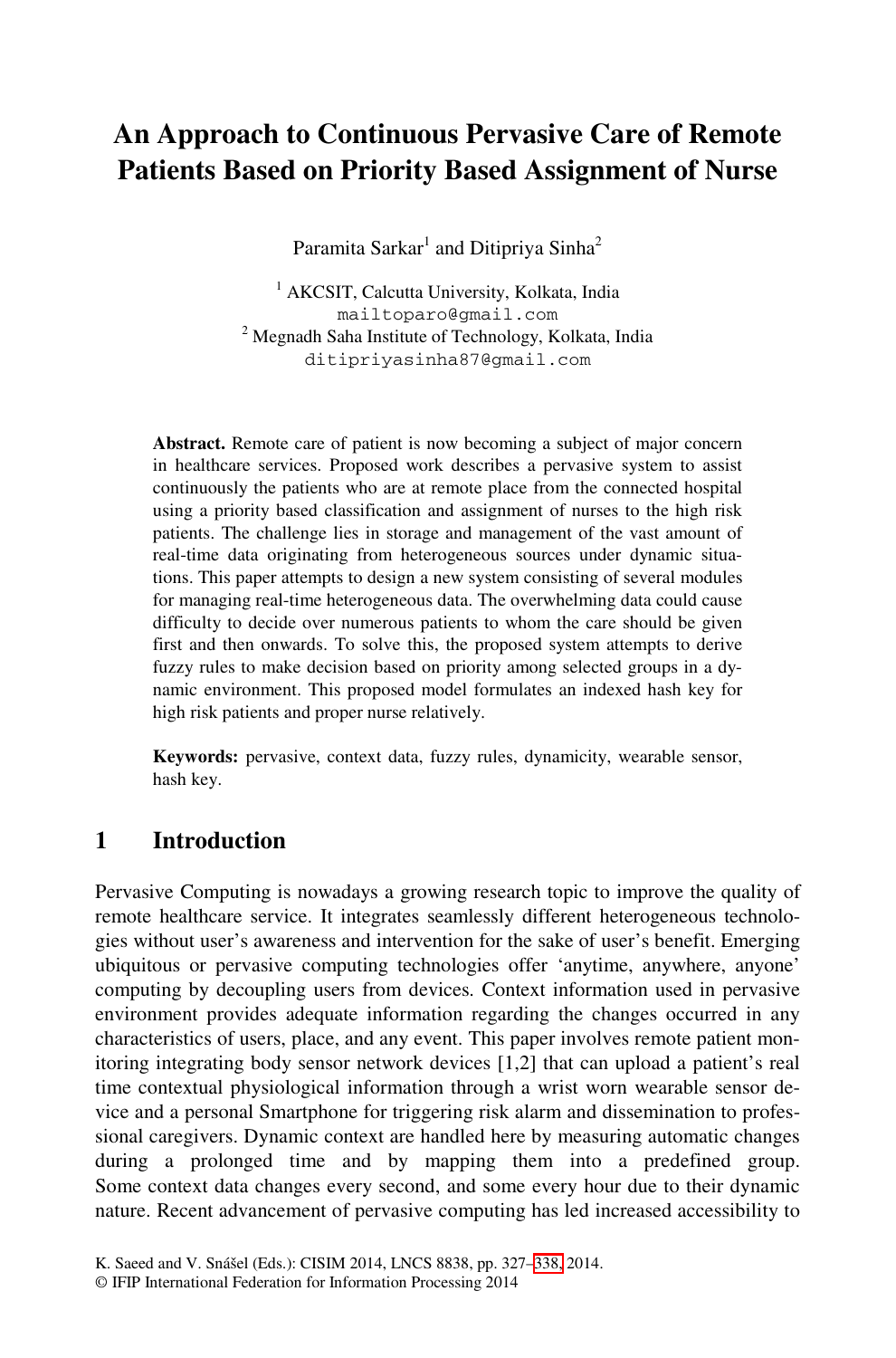healthcare providers, centralized database storage, telemedicine services. Due to the growth in the number of chronically ill and weak people, it is becoming more difficult to take care of the patients in a central place. Therefore continuous monitoring of a remote patient in a pervasive way avoids the presence of a number of medical staff all-time at the patient's place. When the numbers of victims overwhelm the number of medical staff in a hospital in any emergency event, there are many challenges issues need to ration the medical staffs with proper assignment to patients [3]. Here this works attempts to search an appropriate nurse based on the computed hash key [section 4.3]. Continuous monitoring of patients from a remote hospital is highly desirable to take care of patients and providing suitable guidelines with proper medicine [4]. This paper includes heart rate variability as a new vital sign [5, 6] with other existing parameters. The design of proposed model inherits different existing real time systems for continuous monitoring [17], [19]. On the other hand, it develops a prioritised decision making using fuzzy inference and assignment of appropriate nurse to remote patient.

## **2 Related Work**

In recent years lots of research, work and study in the related field have been carried out. A study of the review in this field revealed that several context aware pervasive system have been used regarding the services in emergency responses in rescue system, public healthcare system, other patient monitoring and alarm system, etc. This section is categorised into following subsection on the basis of real time implementation of pervasive computing.

## **2.1 Priority Assignment**

Prioritized emergency operation plays an important role in remote healthcare services and evacuation system a lot. "Priority Assignment in Emergency Response" [3] is one of the application of priority assignment in pervasive environment. It formulated the priority assignment problem for each patient in triage system where each patient is evacuated from the mass casualty site to the hospital according to the priority set to them. This paper analysed the state dependent partial optimized policy and proposed a number of heuristic policies. Another "User-driven design of a context-aware application: an ambient-intelligent nurse call system" [8] focuses on the reasoning context data by the caregivers from various ambient sensors in the patient's room to answer a call from the patient. This paper describes the priority based of the proper nurse to the patient on the basis of the relation with patient.

## **2.2 Knowledge Representation in Cloud Database**

It becomes crucial to store such huge and heterogeneous sensor real time data in a large database with proper representation and semantics of huge knowledge. Cloud computing is an obvious solution to access this large database from anyplace anytime in pervasive domain. "An approach for pervasive homecare environments focused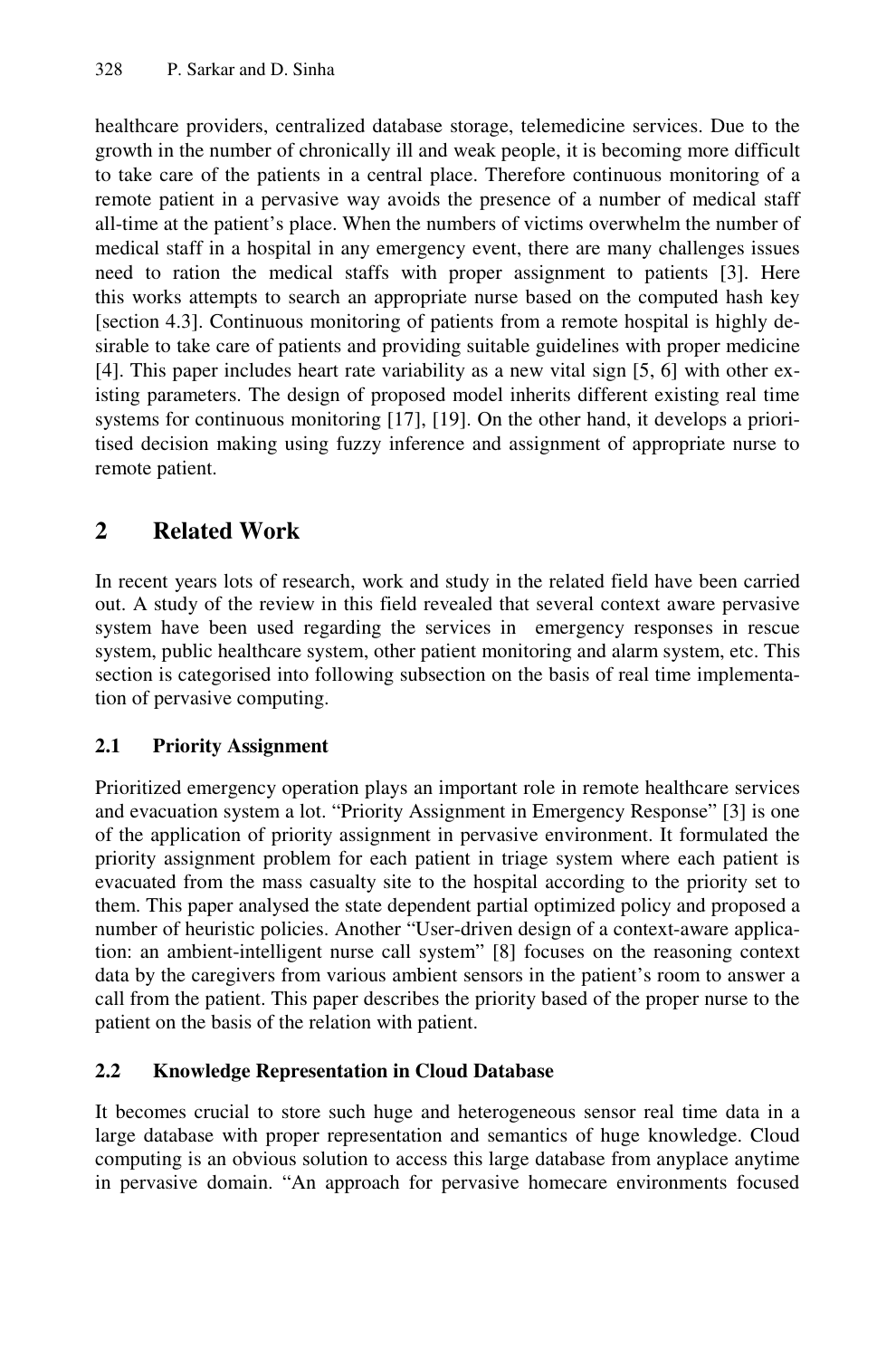on care of patients with dementia" [9] uses the ontology OWL [10] for homecare environment in pervasive system to represent the various relationships among domains and knowledge in the database implementing Semantic Web Rule Language (SWRL) and Semantic Query-Web Enhanced Language [11]. "Ontology for Context-Aware Pervasive Computing Environments" [12] discussed the solution to the limitation of that problem using the architecture of the centralized pervasive context aware distributed system named as Context Broker architecture (CoBrA) which is a collection of different ontology (COBRA-ONT).

#### **2.3 Continuous Monitoring in Pervasive Environment**

For continuous monitoring of disable/older people and other patients in pervasive environment it is desirable to detect whether they have any risk factor or not. Several researches and designing approaches were performed to detect fall in recent few years [13, 14]. "Evaluation of a threshold-based tri-axial accelerometer fall detection algorithm" [15] derives the threshold level for the fall detection. Different Body Sensors were developed for collecting and transmitting patient's physiological data for vital sign and activity recognition. "Human Activity Surveillance based on Wearable Body Sensor Network" [16] has proposed the advantages of a Body Sensor Network based architecture for wearable wireless monitoring system using an algorithm optimized for real time computing. To measure the impact of temperature as sleep deprivation in a human body "Accurate Temperature Measurements for Medical Research using Body Sensor Networks" [17] proposes a prototype of a body sensor network. Another vital sign of human body is heart rate/pulse rate. "Designing Heart Rate, Blood Pressure and Body Temperature Sensors for Mobile On-Call System" [18] paper describes the comparative study between different techniques and design issues for measuring heart rate, blood pressure and temperature. This paper focuses the different parameter used in measuring the vital signs of human body using ECG sensors and the Photoplethysmography (PPG). An unobtrusive method in "AMON: A Wearable Multiparameter Medical Monitoring and Alert System" [19] proposes the architecture and design of a miniature system for measuring heart rate using ECG, blood pressure, activity recognition and SpO2 for continuous monitoring high risk of cardiac and respiration patients. This system is optimized to collect vital signs of human body and evaluate these parameters continuously for communication through a gateway to the external database.

## **3 Scope of the Work**

To implement pervasive environment in the system, heterogeneous data are needed to be stored in remote server. The state of the art study leads to the observation that not much attention has been paid to any mechanism to maintain heterogeneous real time dynamic data in the database. This proposed protocol describes a pervasive system to assist continuously the patients who are at remote place from the connected hospital using a priority based classification and assignment of nurses to the high risk patients.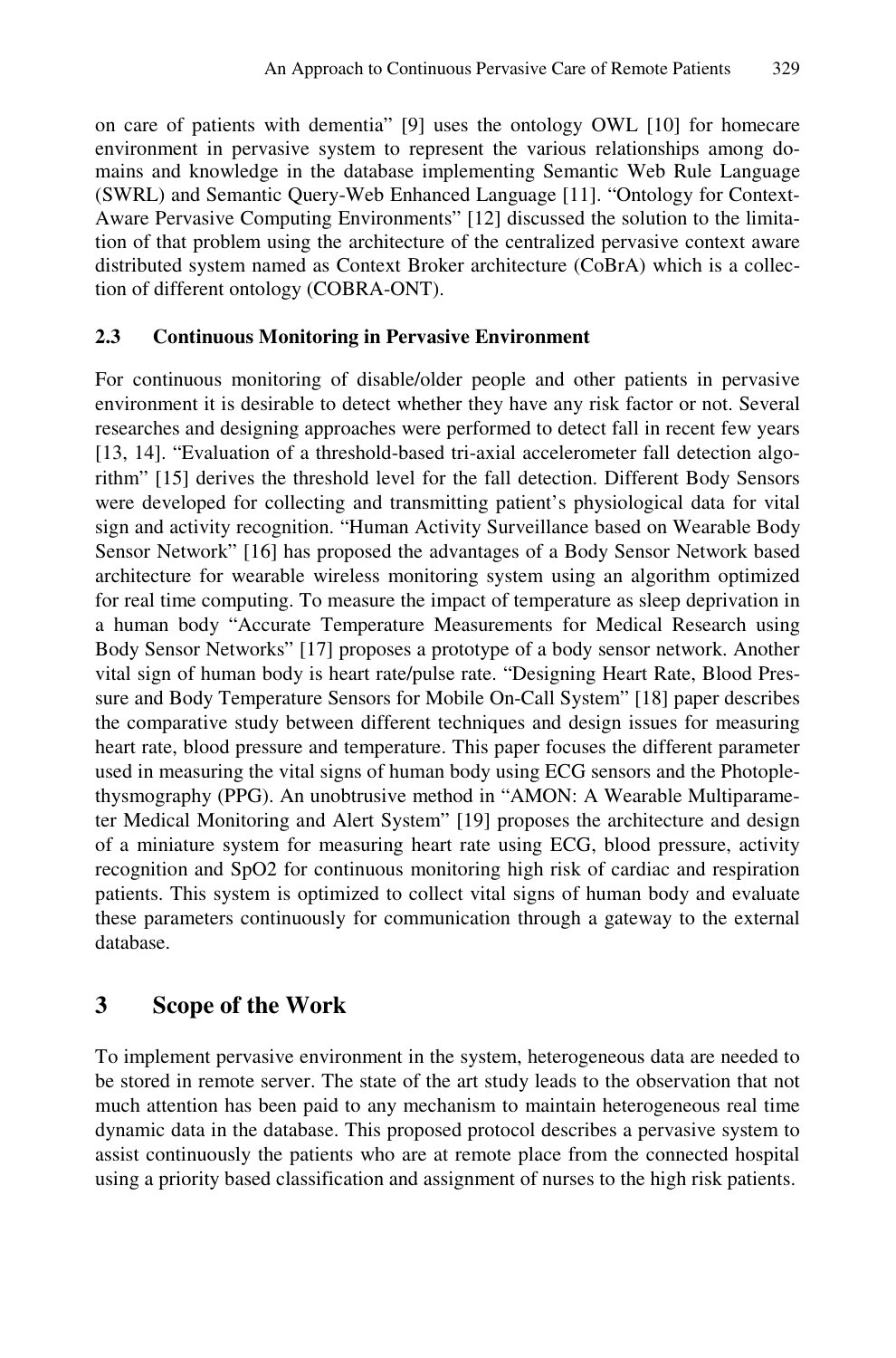## **4 Proposed Work**

The proposed work is to design a system on the pervasive care environment for remote patient. This system emphasizes on the allotment of a caregiver to the remote patients according to the condition of the patients.

## **4.1 Assumption**

- The wearable device analyses and processes every sensor signal in such a way that after every 5 minutes it can send data to the patient's Smartphone.
- Threshold value has been determined for Heart Rate, Blood Pressure, Temperature, Accelerometer (for Activity Recognition, Fall Detection) and Heart Rate Variability [5, 6] and [15, 16, 17, 18, 19].
- The continuous monitoring is attempted as long as the patient's wearable 4-array sensor wrist band is connected with server through the Bluetooth.
- Only the dynamic context data are considered for classification in every 30 minutes.
- The priority of a patient is classified into five groups **Urgent, High, Medium, and Low,** and **Very Low** depending on the severity of the context data coming from the Smartphone.
- Work Constraints: The following work constraints should not be violated during the allotment of the nurse to patients. They are as follows:
- 1. No nurses will have workload more than 8 hours in a whole day.
- 2. More experienced resources in a particular department should be allocated to high priority job.
- 3. Expertise of a resource in a particular department should be given preferred most.
- 4. Minimum number of working days in a week is 5.
- 5. Minimum gap between two shifts is 12 hours.
- 6. Maximum number of consecutive days of duties in a week will be 3.
- At the server site, the schedule of nurses for each department and for each day of a week stored in its database. The existing schedule of nurses is updated every 30 minutes inside the server to calculate the remaining duty hours and key value of a nurse.
- Weights are provided to represent for the level of importance for each constraint.
- The allotment of the nurses is prioritized according to the lower value of the key c.
- Two different priority queues are needed for prioritizing the patients and the nurses.

## **4.2 Data Dictionary**

- $E_{di}$  = number of experience in years of i<sup>th</sup> nurse of a particular department say d
- $H_i$  = total duty hours of i<sup>th</sup> nurse in a day.
- $D_i$  = highest qualification of i<sup>th</sup> nurse in a particular domain related to the particular department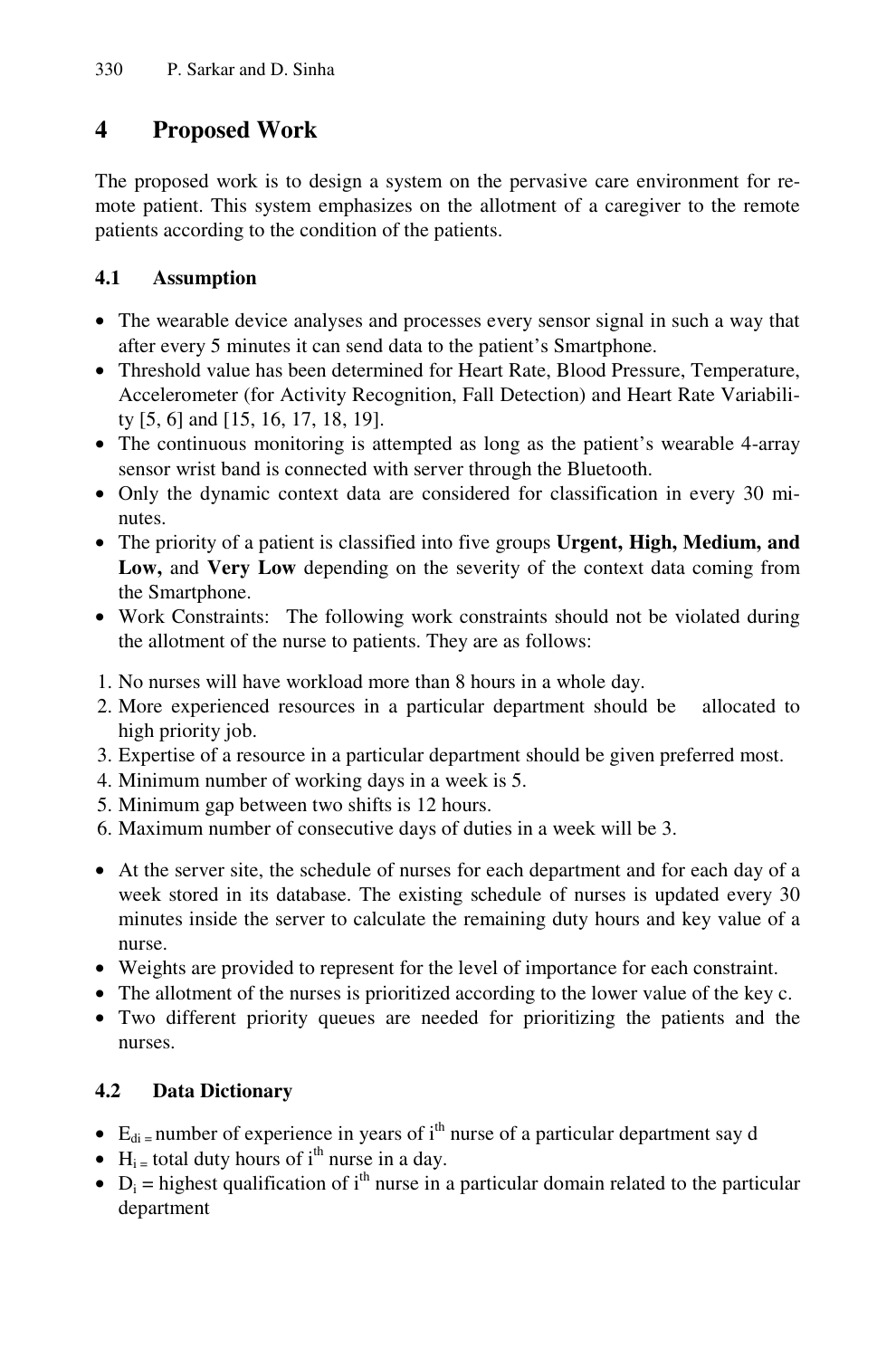- $nw_i =$  Minimum number of working day (w) of i<sup>th</sup> in a week
- ng<sub>i</sub>= minimum gap (g) between two successive shift of duty of i<sup>th</sup> nurse.
- $xcd_i = Maximum number of consecutive duties (c) of  $i<sup>th</sup>$  nurse in days of a week.$
- $W_i$  = weight factors for i<sup>th</sup> indices where i=1,2,3,4,5,6.
- p\_id<sub>i</sub>= i<sup>th</sup> patient's id given by the hospital
- threshold<sub>ni</sub> = corresponding threshold value of  $n<sup>th</sup>$  feature and i<sup>th</sup> patient
- feature\_value<sub>ni</sub> = value of the n<sup>th</sup> context data of i<sup>th</sup> patient
- num gr  $f_{ni}$  = associating group numbers to which n<sup>th</sup> feature of i<sup>th</sup> patient belongs to.
- cnt gr  $f_{ni}$  = total number of groups to which n<sup>th</sup> feature of i<sup>th</sup> patient belongs to.
- feature\_priority<sub>ni</sub> = priority of n<sup>th</sup> feature of i<sup>th</sup> patient
- gr  $id_i$  = group id of i<sup>th</sup> feature
- gr\_mem<sub>i</sub> = feature\_name of n<sup>th</sup> patient in the i<sup>th</sup>gr\_id
- p\_hr<sub>i</sub>=Heart Rate of i<sup>th</sup> patient, p\_bp<sub>i</sub>= Blood Pressure of i<sup>th</sup> patient,p\_acc<sub>i</sub> = of accelerometer data i<sup>th</sup> patient, p\_temp = temperature of i<sup>th</sup> patient, p\_hrv<sub>i</sub>= Heart Rate Variability of i<sup>th</sup> patient.
- p\_arr\_time = arrival time of a sensor data of i<sup>th</sup> patient

Record Field Name Patient's record  ${p_id_i, p_name_i, p_age_i, p_gen_i, p_-dept_i, p_date_i, p_temp_i, p_bp_i}$  $p_hr_i$ ,  $p_acc_i$ ,  $p_hrv_i$ ,  $p_curr_m$  edicine<sub>i</sub>,  $p_pnr_i$ ,  $p_aarr_time_i$ ,  $p\_allot\_status_i, n\_p_i, p\_rel1_i, p\_rel2_i, p\_med_i, p\_app\_dr_i\}$ Nurse's Record  ${n_q}$ department<sub>i</sub>, n\_id<sub>i</sub>, n\_name<sub>i</sub>, n\_age<sub>i</sub>, n\_exp<sub>i</sub>, n\_prof\_degree<sub>i</sub>,  $n\_date\_duty_i$ ,  $n\_dhalf_i$ ,  $n\_totalhr_i$ ,  $n\_allot\_status_i$ ,  $n\_pri_i$ ,  $n\_time_i$ ,  $p_n$ Feature's record {feature\_name<sub>i</sub>, feature\_status<sub>i</sub>, num\_gr\_f<sub>ni</sub>, cnt\_gr\_f<sub>ni</sub>, feature\_value<sub>ni</sub>, threshold<sub>ni</sub>, difference\_ $f_{ni}$ ,  $x_{ni}$ , feature\_priority<sub>ni</sub>} Doctor's record {dr\_departmenti,dr\_namei,dr\_degreei,dr\_timei, dr\_datei } Group record  $\{gr\_id_i, gr\_mem_i\}$ Key record  $key_i$ , hfnc<sub>i</sub>

**Table 1.** Database Record Table

#### **4.3 Definition**

**Definition 1.** Indexed Key defines-the minimum key is defined to search the appropriate nurse from the database without avoiding all work constraints is defined as the total cost function:

$$
C = E_{di} \times w_1 + H_i \times w_2 + D_i \times w_3 + nw_i \times w_4 + ng_i \times w_5 + xcd_i \times w_6 \tag{1}
$$

 $w_i$  [Section 4.2] is in the range from 1 to 6 according to the value of six indices, such that if a nurse has highest experience in a particular department  $(E_{di})$ , the weight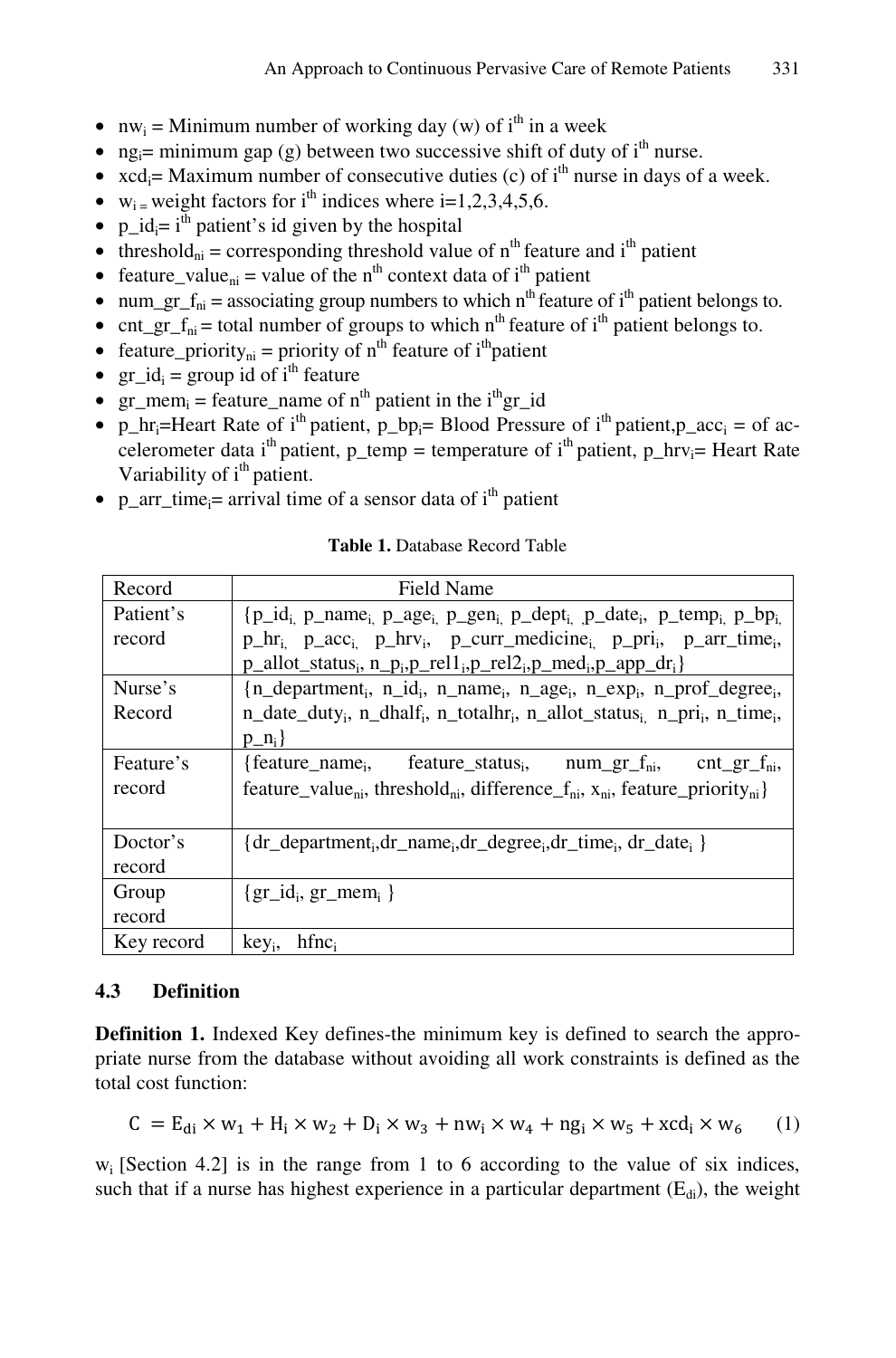factor  $w_i$  for that constraint will be 1. This minimum cost function will be treated as the key for index in the hash function.

**Definition 2.** The hash function is required to search proper nurse id from the hash table. A hash function of key is

$$
hash(key) = key % hash table size \t(2)
$$

where key is defined as total cost function C. Searching will be performed based on the indexed key such that the hash function of that key would probably returns the location of the key value of the corresponding nurse.

**Definition 3.**The difference  $f_{ni}$  is defined as the difference between the threshold of a particular feature n of i<sup>th</sup> patient.

$$
difference_r_{ni} = |(threshold_{ni} - feature_value_{ni})|
$$
 (3)

This value will be computed in the computation module inside the server at the time of arrival of every context data.

### **4.4 Proposed Pervasive Remote Patient Care with Proper Nurse Assignment Model**

In order to assist this work, a proposed model of the system's architecture is implemented at the server of the particular hospital. The server communicates with the Smartphone of the patient and the nurse through GSM. The proposed model can finally generate an assignment of appropriate nurses to high risk remote patients on the basis of the proposed priority inside the classification model. Figure 1 shows architecture of the proposed model inside the server. The proposed system has four connected parts labelled here as COMPUTATION MODULE, DATA MODULE, CLASSIFICATION MODULE,SCHEDULING MODULE, and UPDATATION MODULE.

| No.                         | Abbreviation      | <b>Meaning</b>                           |
|-----------------------------|-------------------|------------------------------------------|
|                             | $R_p, n, k$       | Record of patients, nurses and index     |
|                             |                   | key                                      |
| $\mathcal{D}_{\mathcal{L}}$ | $R_p, n,$         | Record of patients and nurses            |
| 3                           | $R_p$             | Record of patients                       |
| $\overline{4}$              | $R_p, n, k, f, g$ | Record of patients, nurses, features and |
|                             |                   | group                                    |
|                             | s data            | Sensor data coming from wearable         |
|                             |                   | device                                   |
| 6                           | MSG, con          | Message and computed context data        |
|                             | N MSG             | Notification message                     |

**Table 2.** List of Abbreviation used in the Figure 1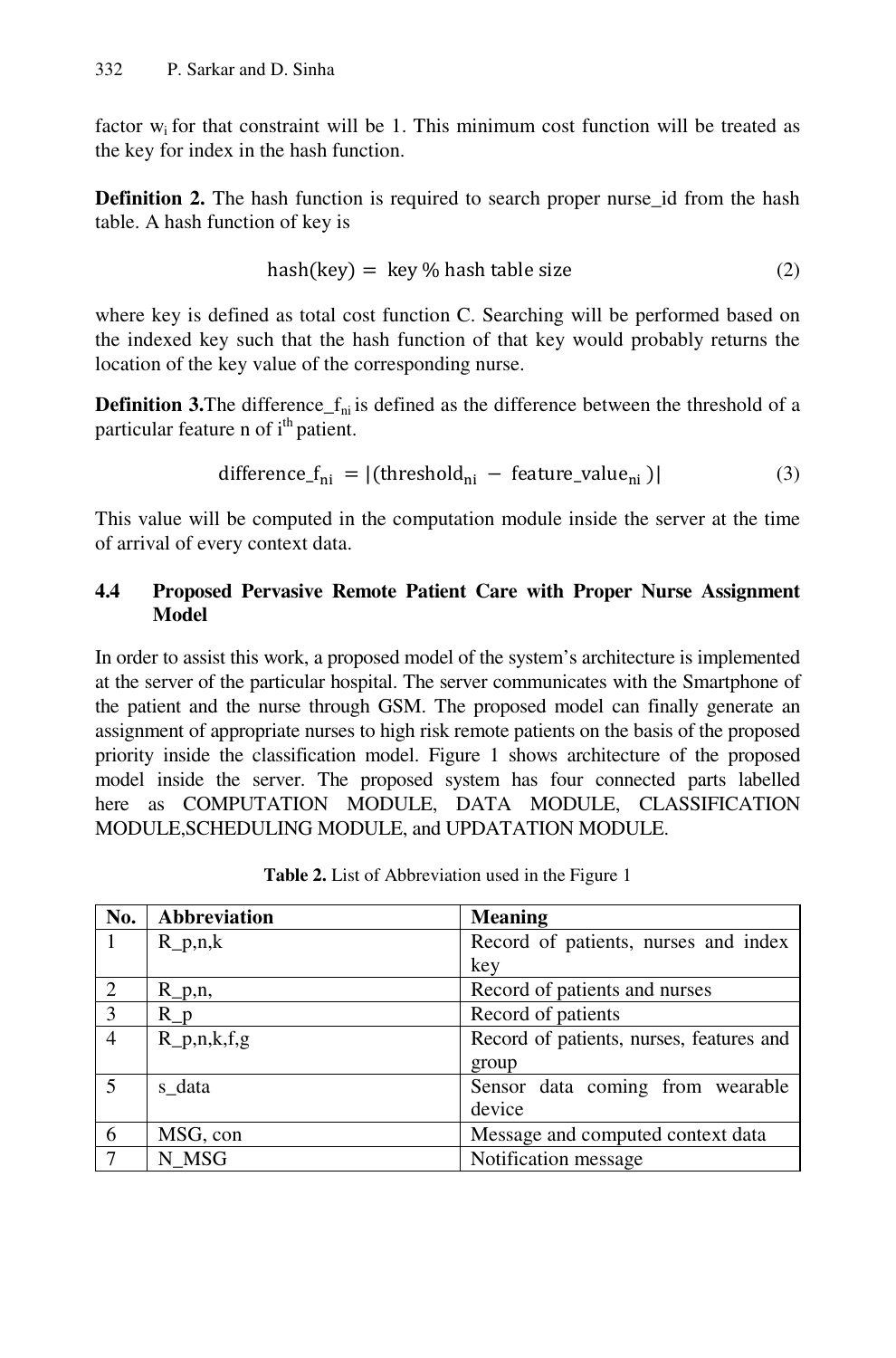

**Fig. 1.** Architecture of the Proposed Pervasive care Environment of remote patients

### **4.4.1 Module I: Computation Module**

Data are coming continuously from the patient's wearable device to the Smartphone via Bluetooth.

- 1. Patient's records [Section 4.2] are sent from patient's Smartphone to the hospital server. Smartphone can send this updated record of the corresponding patient every 5 minutes until any notification received from the hospital.
- 2. Option is created for new patient to be registered to the connected hospital whenever he/she wears the device first time as follows.
- 3. **Registration:** On the particular page of the website of the hospital, responsive staff will check for registration of the patient wearing the sensor/
- a) if  $p$  id $==$  NULL then, Set status: = "Not registered" and server sends REQ\_MSG to the patient's Smartphone with Accept or Ignore option.
- b) If the patient accepts this message then, server asks for confirmation of sending patient id to the new patient
- c) After confirming that message, new patient will receive the new  $p_id_i$  and p\_depti. Patient's records are received from the Smartphone by the server.
- d) At this time two phone numbers of patient's most close relatives/friends are required for further notification.
- 4. Existing i<sup>th</sup> patient's record [Section 4.2] is sent from the Smartphone at regular time interval to the server.
- 5. At the hospital terminal, those data are automatically compared to the threshold<sub>ni</sub> [Section 4.2] for different context data. if difference  $f_{ni} \neq 0$  [Equation (3)]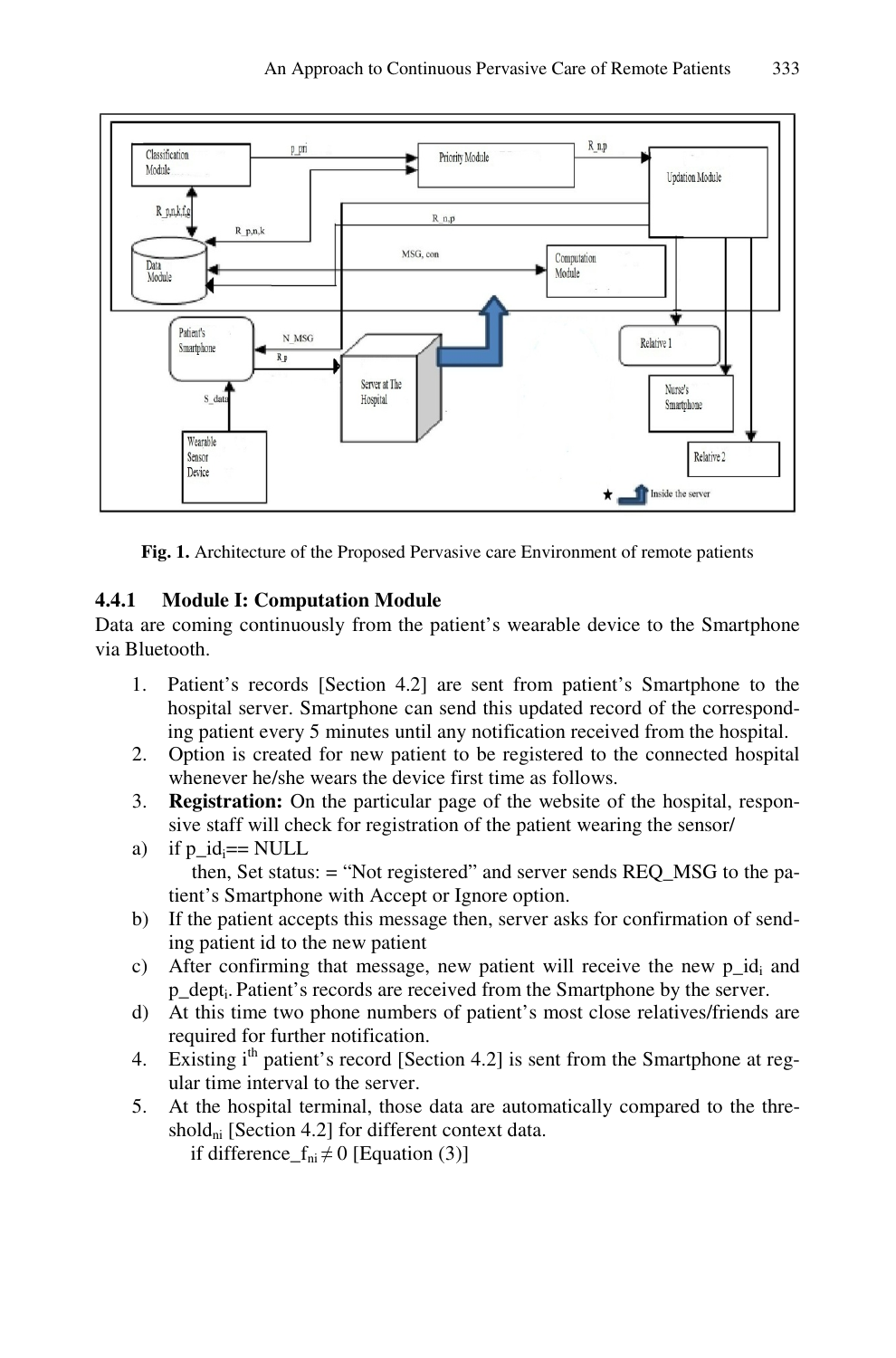then, difference $f_{ni}$  will be inserted in the patient's record [Section 4.2]and will be updated in the data module. Otherwise, the context data of  $i<sup>th</sup>$  patient will be discarded. Thus the Computation module reduces the size of the database. Finally it sends the updated records to the classification module for further processing.

### **4.4.2 Module II: Data Module**

Inside the server there will be separate database to store records of all patients, nurses, doctors, context features, their group, nurse's schedule and for key with hash function for every nurse. A database of fuzzy inference mechanism is attached in this Data Module.

- Fuzzy rules are stored in the separate database of this module. From this database classification module will be able to infer the priority of the patient.
- For this architecture there is also a record of five contextual health data [Section 4.2]. These are the most vital sign to decide the health risk of a patient.

### **4***.***4.3 Module III: Classification Module**

*Phase 1: Checking Dynamicity of Real–Time Contextual Data. In every 5 minutes* patients' record at the hospital will be updated by the coming data.

- 1. Initialize time duration  $t_0$ := 0 sec
- 2. Repeat the step 4 while  $t_i < 1800$  sec
- 3. [ check changes frequently in 30 minutes duration] if  $|difference_f_{ni}|$  at  $t_{i+1} \neq |difference_f_{ni}|$  at  $t_i$  [Equation (3)] then Set feature  $status_i = "dynamic"$ send feature value<sub>i</sub> in data module
- 4. Else save the old feature\_valuei

*Fuzzy Sets for "priority".* In the proposed system, "priority" is defined as a linguistic variable to x. Linguistic variable are termed as x,  $F(x)$ , U and M.  $F(x)$  is termed as the set of x, the set of names or linguistic values assigned to x, with each value is a fuzzy variable defined in U. M is membership where semantic rules are associate with each variable [20]. T(priority) = {low, very low, high, medium, urgent}. U = { $-\alpha$ ,  $+\alpha$ }. M defines the membership function of each fuzzy variable for example, M(very low)= fuzzy set priority below 20% with membership of  $\mu_{\text{very low}}$ . The M (low) and M (high) are expressed as  $\mu_{\text{low}}$  and  $\mu_{\text{high}}$  respectively.

$$
\mu_{low}(x) = 1/[1 + (x/20)]^4 \tag{4}
$$

$$
\mu_{high}(x) = 1/\bigg[1 + \big((x - (+\alpha))/20\big)^6\bigg] \tag{5}
$$

*Concentration and Dilation of fuzzy membership function.* M (Urgent) =  $\mu_{\text{upcent}}(x)$ .

Not low not high means M (medium) =  $\mu_{medium}(x)$ . Low but not too low means  $M$  (medium) =  $\mu_{medium}(x)$ .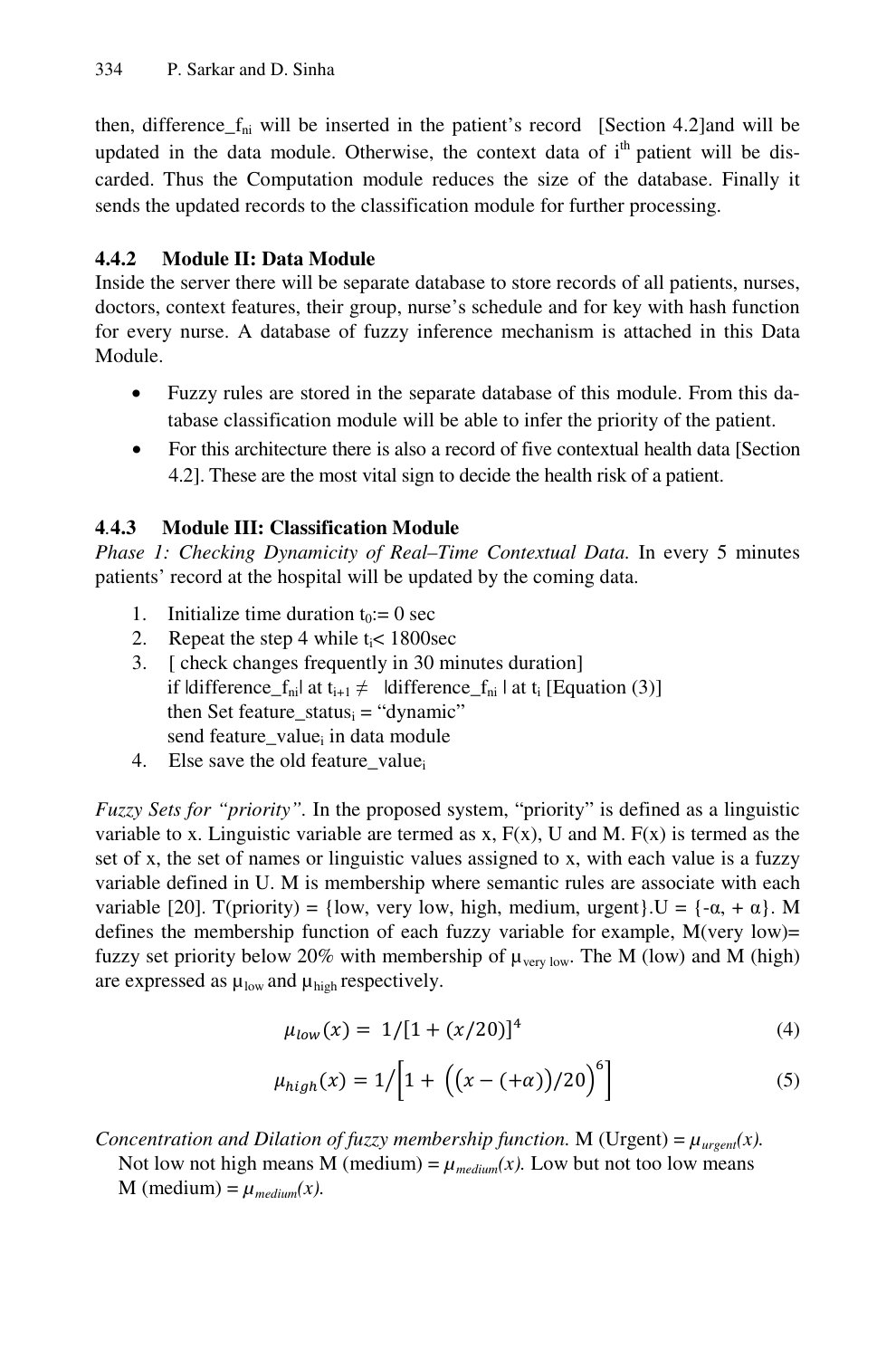.ହ

$$
\mu_{\text{target}}(x) = \left\{ 1 / \left[ 1 + \left( \left( x - (+\alpha) \right) / 20 \right)^6 \right] \right\}^{0.5} \tag{6}
$$

$$
\mu_{medium}(x) = min \left\{ \left( \frac{1}{1 - 1/[1 + (x/20)^4]} \right); \left( 1 - \frac{1}{[1 + ((x - (+\alpha))/20)^6]} \right) \right\} \tag{7}
$$

$$
\mu_{medium}(x) = min \left\{ \frac{1}{\left[1 + {^{(x)}20)}^4\right]} : \left( \left(\frac{1}{\left[1 + \left((x - (+\alpha))/20\right)^6\right]}\right)^{0.5} \right) \right\}
$$
(8)

$$
\mu_{very\,low}(x) = min\Big\{1/[1 + (x/20)]^4; \Big(\Big(1/[1 + ((x - (+\alpha))/20\Big)^6]\Big)^{0.5}\Big)\Big\} \tag{9}
$$

*Phase 2: Priority Based Classification Algorithm.* Group Assignment of specific feature in one or more than one group of clinically related context data has been done*.* At this phase a priority based classification algorithm is derived using Fuzzy memebership is computed according to the different range and that are assigned to each patient.

- 1. Compute the difference between the received feature\_value<sub>ni</sub> and the threshold<sub>ni</sub> [Section 4.2] in percentage and that will be stored.
- 2. Set  $x_{ni}$ : = |(difference\_f<sub>ni</sub> / 100)| [Equation (3) ]
- 3. Set gr\_no<sub>1</sub>:=  $[p_h]_n$ ,  $p_h]_p$ <sub>1</sub>,  $p_h$ <sub>2</sub>c<sub>i</sub>] in 1<sup>st</sup> group. gr\_no<sub>2</sub> :=  $[p_h]_n$ ,  $p_h]_p$ <sub>1</sub>,  $p_h$ <sub>1</sub>,  $p_h]$  in  $2<sup>nd</sup>$  group. gr\_no<sub>3</sub>:=  $[p_ax<sub>c</sub>], p_tem<sub>pi</sub>]$  in  $3<sup>rd</sup>$  group. gr\_no<sub>4</sub>:= $[p_1hr<sub>pi</sub>]$  in  $4<sup>th</sup>$  group [Section 4.1]
- 4. if (feature\_name<sub>i</sub> != NULL) then
	- a) search its group members using num\_gr\_f<sub>i</sub> and cnt\_gr\_f<sub>ni</sub> [Section 4.2]
	- b) [Initialize counter count for checking in all groups] Set  $c:=1$
	- c) Repeat the following step while  $c \leq \text{cnt\_gr\_f}_{ni}$  for  $n^{\text{th}}$  feature in i<sup>th</sup> group.
	- a) Make decision for priority assignment according to the following Decision Tree based on the value of  $x_{ni}$ .
	- b) if  $|20| \leq x_{ni} \leq |80|$  of feature\_value<sub>ni</sub> then, Set feature\_priority automatically according to the following decision.
- 5. Repeat the following steps until the final priority assignment is completed and the communication link is active. Let  $x_i$  is any sensor data of i<sup>th</sup> patient
- 6. if M[x<sub>ni</sub>]=  $\mu_{\text{wgen}}(x)$  [Equation (6)] then, Set feature\_priority<sub>i</sub>: = "urgent" and  $p_{pri} := 5$  Else
- 7. if M[ $x_{ni}$ ] =  $\mu_{high}(x)$  [Equation (5)] then Set feature\_priority<sub>i</sub>: = "High" and  $p\_pri_i:= 4$  and if (  $num\_gr\_f_n$  !=NULL) then
	- a) if all feature\_values<sub>ni</sub> of gr\_mem<sub>i</sub> have  $x_{ni}$  is in the range { $[50\% 80\%]$ } then, Set feature\_priority<sub>i</sub>: = urgent | high | medium| low according to the relative group
	- b) Else Set feature\_priority<sub>i</sub>:  $=$ high | medium | low according to the relative group
- 8. Else Set feature\_priority<sub>i</sub>: = "High" and p\_pri<sub>i</sub>: = 4
- 9. Repeat the above steps for all group and for all ranges according to the following decision structure.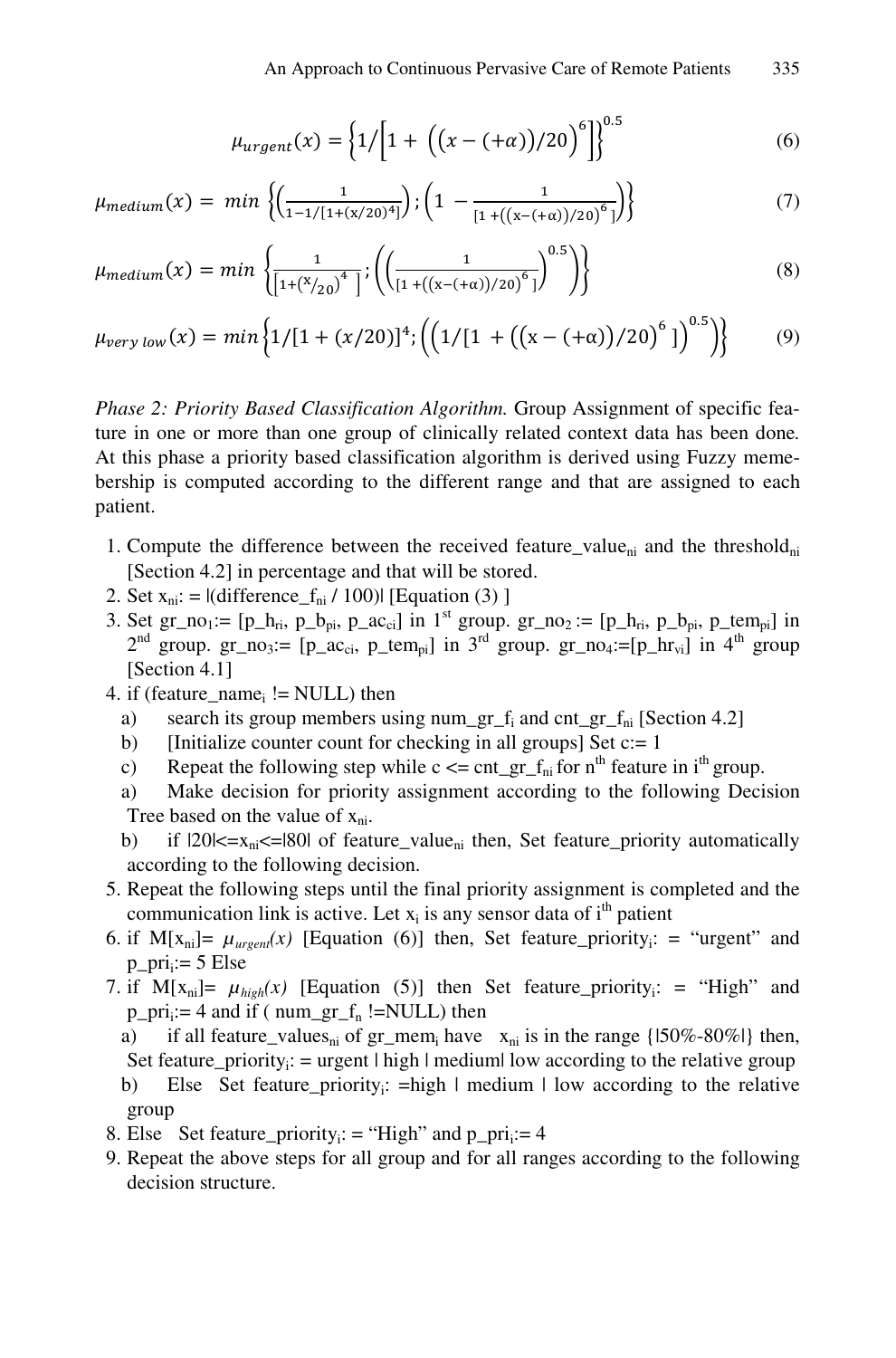

**Fig. 2.** Decision Tree architecture for priority assignment for group2 with Heart rate, Blood pressure, and temperature

### **4.4.4 Module IV: Priority Module**

This module receives the list of all critical patients that have rapid variation in their physiological context information compared to the threshold value.

- 1. if (  $p_pri_i == 5$ ) then  $p_name_i$  are brought to the hospital immediately. The details information of that patient is available with all in his/her record [Section 4.2] in the data module.
- 2. Else Higher  $p$  id<sub>i</sub> takes place at the front of the priority queue and deleted from it [Section 4.1] according the higher priority.
- 3. if  $(p\_pri_i == p\_pri_{i+1})$  then if  $(p\_arr\_time_i < p\_arr\_time_{i+1})$ then Set  $p_pri_i > p_pri_{i+1}$ .
- 4. if  $(n\_dep_i == p\_dep_i)$ , then key<sub>i</sub> and hash function (hfnc<sub>i</sub>) [Section 4.2 and 4.3] of all nurses [Equation (1) and (2)] are stored.
- 5. n\_id<sub>i</sub> of lowest key<sub>i</sub> and fnc<sub>i</sub> are fetched. Set n\_p<sub>i</sub>:= n\_name<sub>i</sub>, p\_n<sub>i</sub>:= p\_name<sub>i</sub> records are also updated.
- 6. Until the first allotment is complete, the next patient should have to wait in the priority queue.
- 7. This new record is sent to the next module of the architecture.

## **4.4.5 Module V: Updation Module**

The updation module performs like the informer from the server to the users.

1. After the allotment of the available nurses, Set  $p\_alott\_status_i: = 'yes'$  and  $n\_alott\_status_i := 'yes'$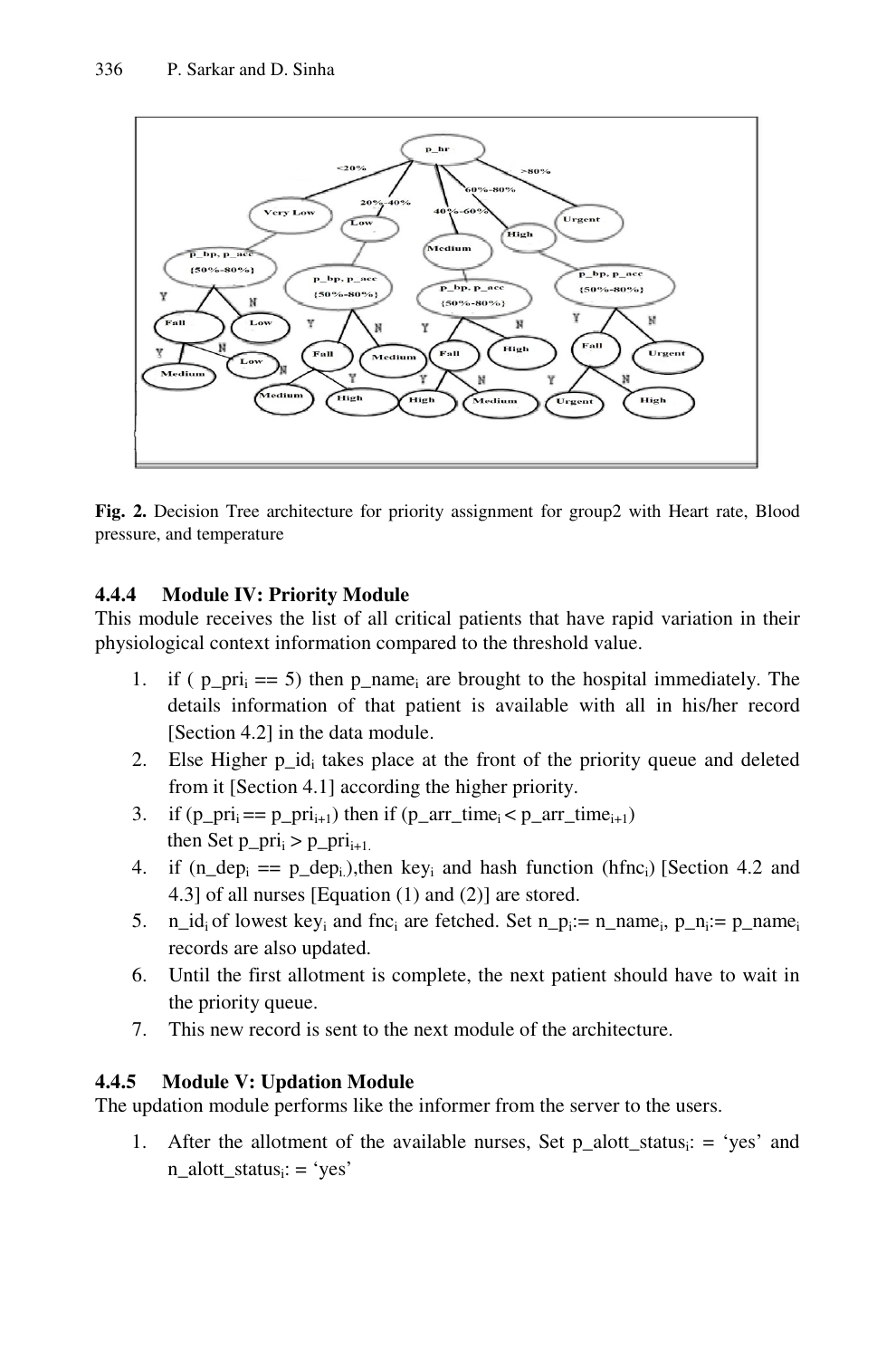- 2. The patient will receive a NOTI\_MSG\_p from the remote server about the allotment, and updated n id<sub>i</sub>, n time<sub>i</sub>. At the same time, the corresponding nurse will also receive the same alert message N\_MSG with updated p\_id<sub>i</sub> and p\_add<sub>i</sub> and updated schedule record.
- 3. If no available nurse is found then Set p\_alott\_status $\mathbf{u}$ : = "wait". It sends a list of prescribed p\_curr\_medicine<sub>i</sub> and app\_dr<sub>i</sub> [Section 4.2] to patient's Smartphone.
- 4. N\_MSG [Section 4.4.1] are also sent to relatives' smartphone with the same updating for providing better support of this mechanism.

## **5 Conclusion**

This paper designs the pervasive system to alert the healthcare providers for allotting a suitable nurse to the high risk patients. Some vital signs have been used as contextual sensor data which are continuously gathered and updated at the remote server at a regular interval. The focus of this work is to meet the challenges of existing work in the related field. A priority based classification using fuzzy logic is devised for alerting the health risk of the registered patients of a particular hospital. This work needs to be compared with other prioritized nurse assignment protocol in future so that this work can be validated. A scheduling plan will be generated in dynamic real time environment as well as a proper knowledge representation mechanism will be implemented using Semantic Web Rule Language (SWRL) [10] and Semantic Query-Web Enhanced Language [11] for generating updated knowledge and rules in huge database. Intelligent and a faster method for group assignment of the context data in the server will also a challenging task for future work.

## **References**

- 1. Ullah, S., Higgin, H., Siddiqui, M.A., Kwak, K.S.: A Study of Implanted and Wearable Body Sensor Networks. In: Nguyen, N.T., Jo, G.-S., Howlett, R.J., Jain, L.C. (eds.) KES-AMSTA 2008. LNCS (LNAI), vol. 4953, pp. 464–473. Springer, Heidelberg (2008)
- 2. Lo, L.P.B., Thiemjarus, S., King, R., Yang, G.Z.: Body sensor network A wireless sensor platform for pervasive healthcare monitoring. In: Adjunct Proceedings of the 3rd International Conference on Pervasive Computing (PERVASIVE 2005), pp.77-80 (May 2005)
- 3. Jacobson, U.E., Argon, T.N., Ziya, S.: Priority Assignment in Emergency Response. Journal Operations Research. ACM Digital Library 60(4), 07-08, 813–832 (2012)
- 4. Mirkovic, J., Norway, B.H., Rulland, C.M.: Framework for the development of ubiquitous patient support systems. In: 6th International Conference on Pervasive Computing Technology for Health Care, May 21-24. IEEEXPLORE (2012)
- 5. Malik, M.: Heart Rate Variability, Standards of Measurement, Physiological Interpretation, and Clinical Use. AHA Journals, Circulation 93, 1043–1065 (1996), doi:10.1161/01.CIR.93.5.1043